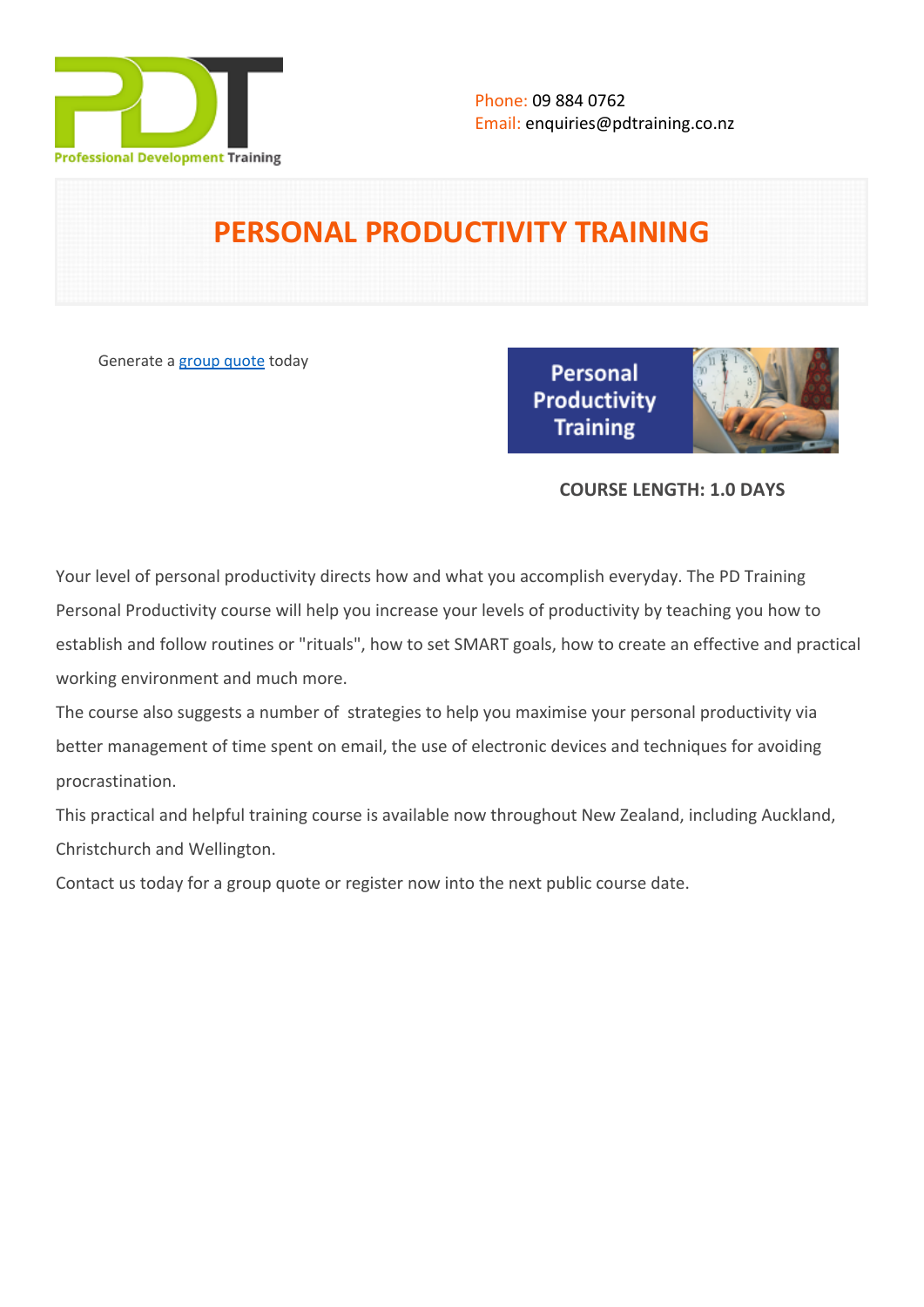# **PERSONAL PRODUCTIVITY TRAINING COURSE OUTLINE**

## **FOREWORD**

Most people find that they wish they had more time in a day, but what they really want is to simply get more done. This workshop teaches participants how to organise their work lives in such that they are more efficient with their time and hence more productive throughout the day.

Participants will learn how to establish and follow set routines, set measurable and attainable goals, create an efficient work space, and how to use time-honoured planning and organisational tools and tips to maximise their personal productivity on a daily basis.

## **OUTCOMES**

- Set & evaluate SMART goals (specific, measurable, achievable, relevant & timed)
- Learn to use routines to maximise productivity
- Master numerous scheduling tools for efficient use of time
- Learn to stay on top of a to-do list
- Learn how to start new tasks & projects on the right foot
- Master basic project management techniques
- Organise physical & virtual workspaces for maximum efficiency
- Take back time from e-mail & handheld devices
- Learn to tackle procrastination

#### **MODULES**

## **Lesson 1: Getting Started**

- Workshop Objectives
- Pre-Assignment Review

#### **Lesson 2: Setting SMART Goals**

- The Three P's
- The SMART Way
- **•** Prioritising Your Goals
- Evaluating and Adapting

## **Lesson 3: The Power of Routines**

- What is a Routine?
- Personal Routines
- **•** Professional Routines
- Six Easy Ways to Simplify Your Life

#### **Lesson 5: Keeping Yourself on Top of Tasks**

• The One-Minute Rule

#### **Lesson 4: Scheduling Yourself**

- The Simple Secret of Successful Time Management
- Developing a Tracking System
- Scheduling Appointments
- Scheduling Tasks

#### **Lesson 6: Tackling New Tasks and Projects**

• The Sliding Scale